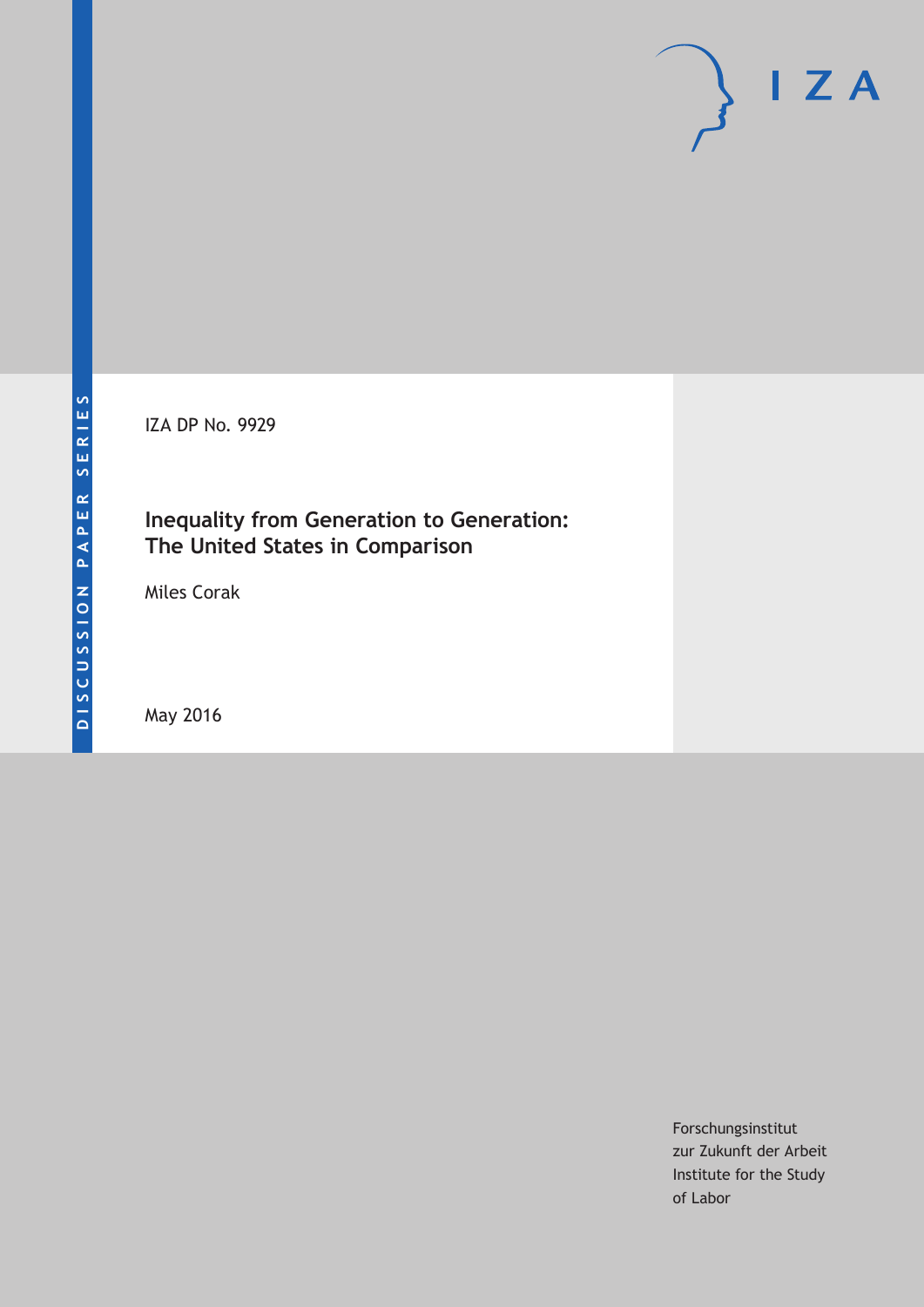# **Inequality from Generation to Generation: The United States in Comparison**

**Miles Corak**  *University of Ottawa and IZA* 

### Discussion Paper No. 9929 May 2016

IZA

P.O. Box 7240 53072 Bonn **Germany** 

Phone: +49-228-3894-0 Fax: +49-228-3894-180 E-mail: iza@iza.org

Any opinions expressed here are those of the author(s) and not those of IZA. Research published in this series may include views on policy, but the institute itself takes no institutional policy positions. The IZA research network is committed to the IZA Guiding Principles of Research Integrity.

The Institute for the Study of Labor (IZA) in Bonn is a local and virtual international research center and a place of communication between science, politics and business. IZA is an independent nonprofit organization supported by Deutsche Post Foundation. The center is associated with the University of Bonn and offers a stimulating research environment through its international network, workshops and conferences, data service, project support, research visits and doctoral program. IZA engages in (i) original and internationally competitive research in all fields of labor economics, (ii) development of policy concepts, and (iii) dissemination of research results and concepts to the interested public.

IZA Discussion Papers often represent preliminary work and are circulated to encourage discussion. Citation of such a paper should account for its provisional character. A revised version may be available directly from the author.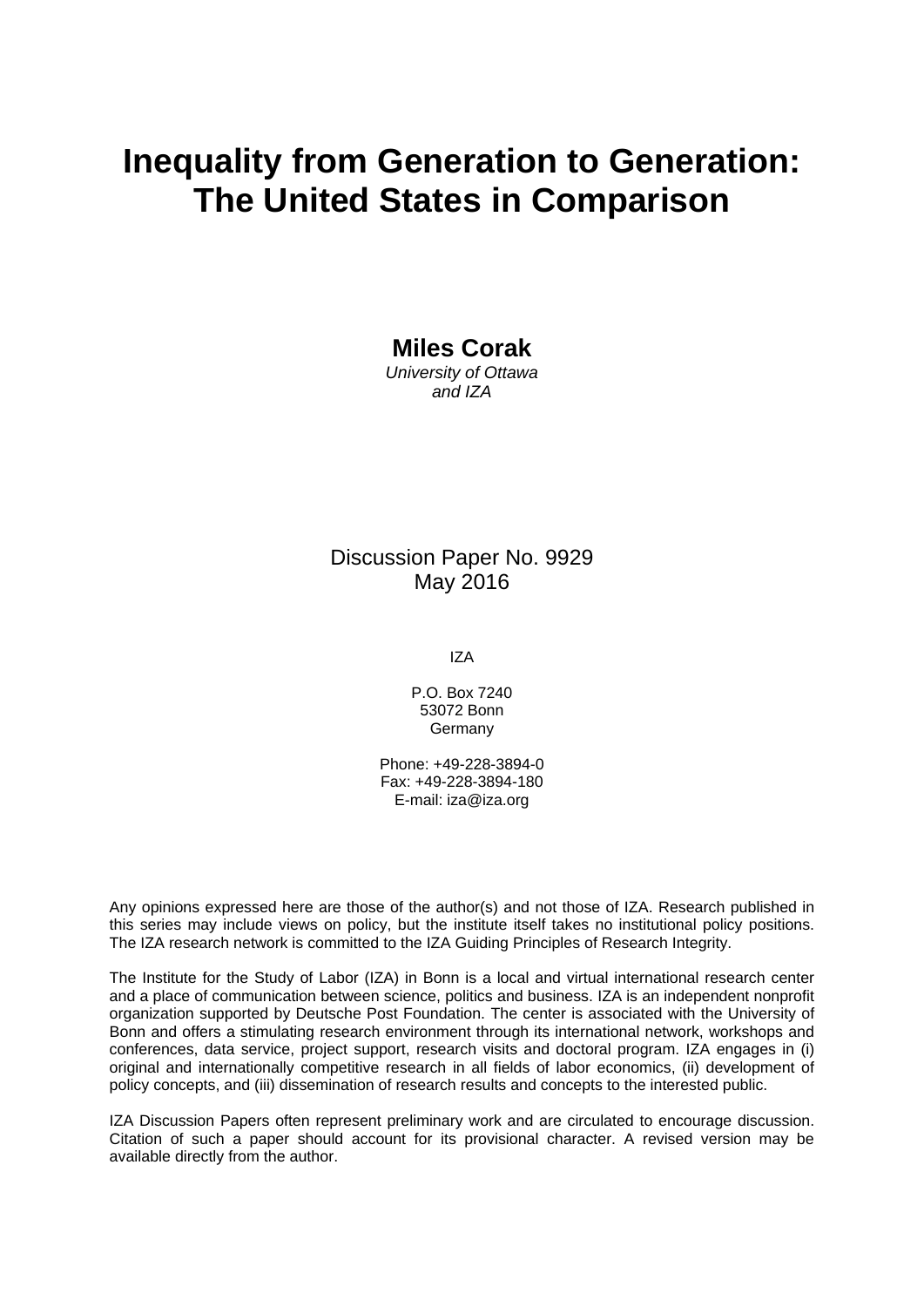IZA Discussion Paper No. 9929 May 2016

## **ABSTRACT**

### **Inequality from Generation to Generation: The United States in Comparison**

To understand the degree of intergenerational mobility in the United States, and the differences between Americans and others, it is important to appreciate the workings and interaction of three fundamental institutions: the family, the market, and the state. But comparisons can also be misleading. The way in which families, labor markets, and government policy determine the life chances of children is complicated; the result of a particular history, societal values, and the nature of the political process. It might be one thing to say that the United States has significantly less intergenerational mobility than Denmark or Norway, but it is entirely another thing to suggest that these countries offer templates for the conduct of public policy that can be applied on this side of the Atlantic. There is no way to get from here to there. It is helpful to focus on a particularly apt comparison, that between the United States and Canada, in order to illustrate how the configuration of the forces determining the transmission of inequality across generations differs in spite of the fact that both of these countries share many other things in common, particularly the importance and meaning of equality of opportunity and the role of individual hard work and motivation.

JEL Classification: J62, J68

Keywords: intergenerational mobility, equality of opportunity

Corresponding author:

Miles Corak Graduate School of Public and International Affairs University of Ottawa 55 Laurier Avenue East, Room 3130 Ottawa ON K1N 5N5 Canada E-mail: mcorak@uottawa.ca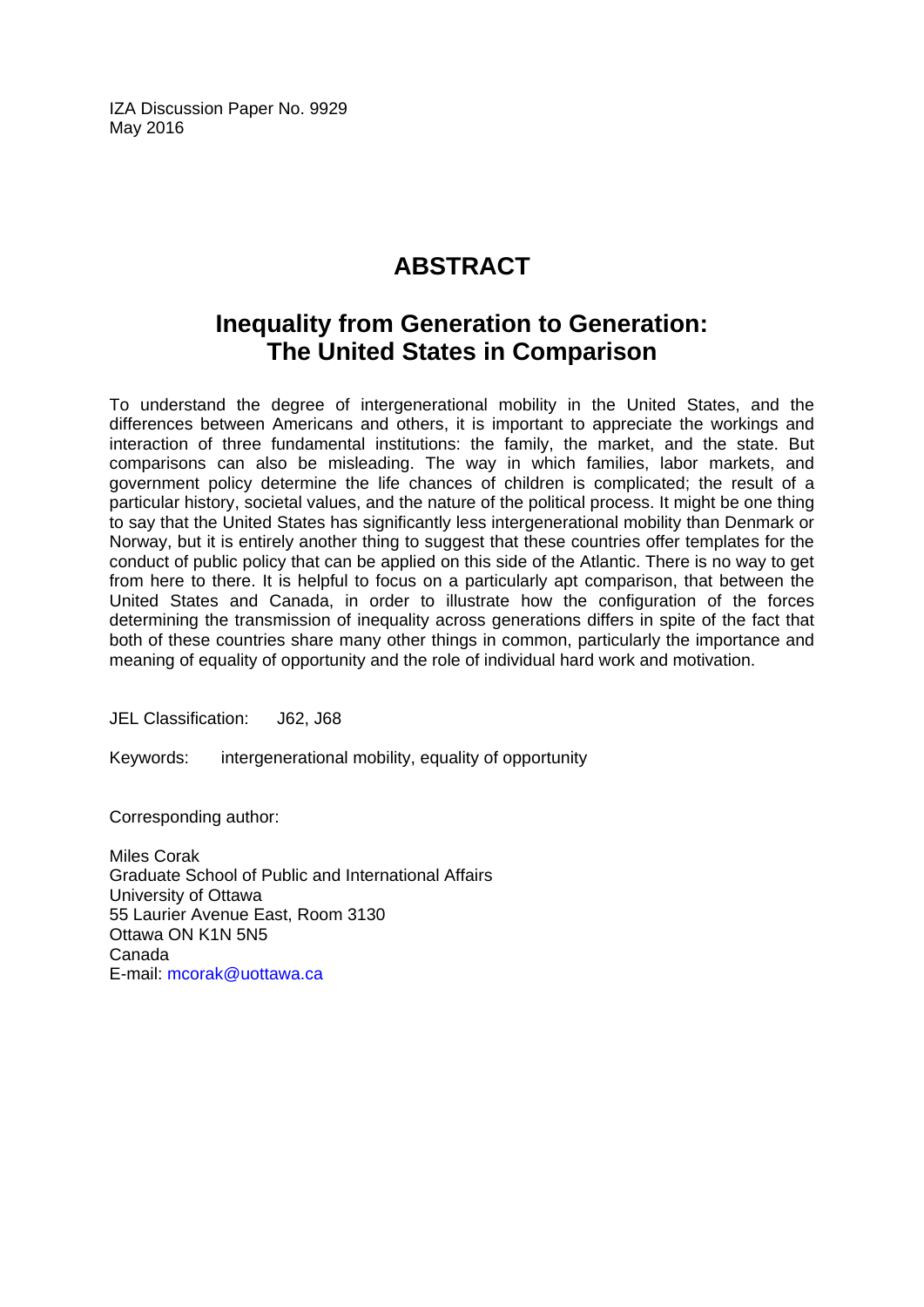## Inequality from generation to generation: the United States in Comparison

#### 1. Introduction

Snapshots leave more to the imagination than movies. This is certainly the case when it comes to measuring and understanding inequality. Whether the degree of inequality in a society is "too high" or "too low" is hard to say, and therefore it is hard to imagine what the public policy implications should be. How did it arise? What will happen to it in the future? These seem to be reasonable questions to ask in trying to interpret a picture taken at a particular point in time.

Knowing the dynamics of inequality over the horizon of a working lifetime is certainly important in developing a fuller picture; but particularly important as well is a movie whose frames play out over an even longer horizon, between two generations or more. How does inequality get transmitted from parents to their children? Do low income families raise children who grow up to be low income adults and in turn raise the next generation of poor children? Or for that matter how likely is it that rich kids become the next generation of rich adults? Seeing a society from this perspective gives more context, and helps us to understand how inequality of outcomes came about and how it will evolve.

When our focus is on changes in inequality from generation to generation, that is when we are speaking about inter-generational mobility, we are able not only to describe how inequality is transmitted from parents to children, but just as importantly this description speaks to underlying values—like equality of opportunity—that in some sense might allow us to say that there is "too" much or "too" little inequality in society.

Indeed, "equality of opportunity", as opposed to "equality of outcomes", is a value that Americans hold dear. The idea that individual talent, energy, and motivation determine outcomes and accomplishments, as opposed to family background and status, is central to living the "American Dream." A poll conducted by the PEW Charitable Trusts in 2009 found that about three-quarters of Americans strongly held the view that the American Dream meant "being free to accomplish anything with hard work," and about 90% said hard work and having ambition were either essential or very important to getting ahead in life. (Economic Mobility Project 2009).

But the major message of this chapter is that there is a disconnect between the way Americans see themselves and the way the economy and society actually function. Many Americans may hold the belief that hard work is what it takes to get ahead, but in actual fact the playing field is a good deal stickier than it appears. Family background, not just individual effort and hard work, is importantly related to one's position in the economic and social hierarchy. This disconnect is brought into particular relief by placing the United States in an international context. In fact, children are much more likely as adults to end up in the same place on the income and status ladder as their parents in the United States than in most other countries.

These comparisons beg the question as to why. Addressing this question is the second major message of the chapter. To understand the degree of intergenerational mobility in the United States, and the differences between Americans and others, it is important to appreciate the workings and interaction of three fundamental institutions: the family, the market, and the state. But comparisons can also be misleading. The way in which families, labor markets, and government policy determine the life chances of children is complicated; the result of a particular history, societal values, and the nature of the political process.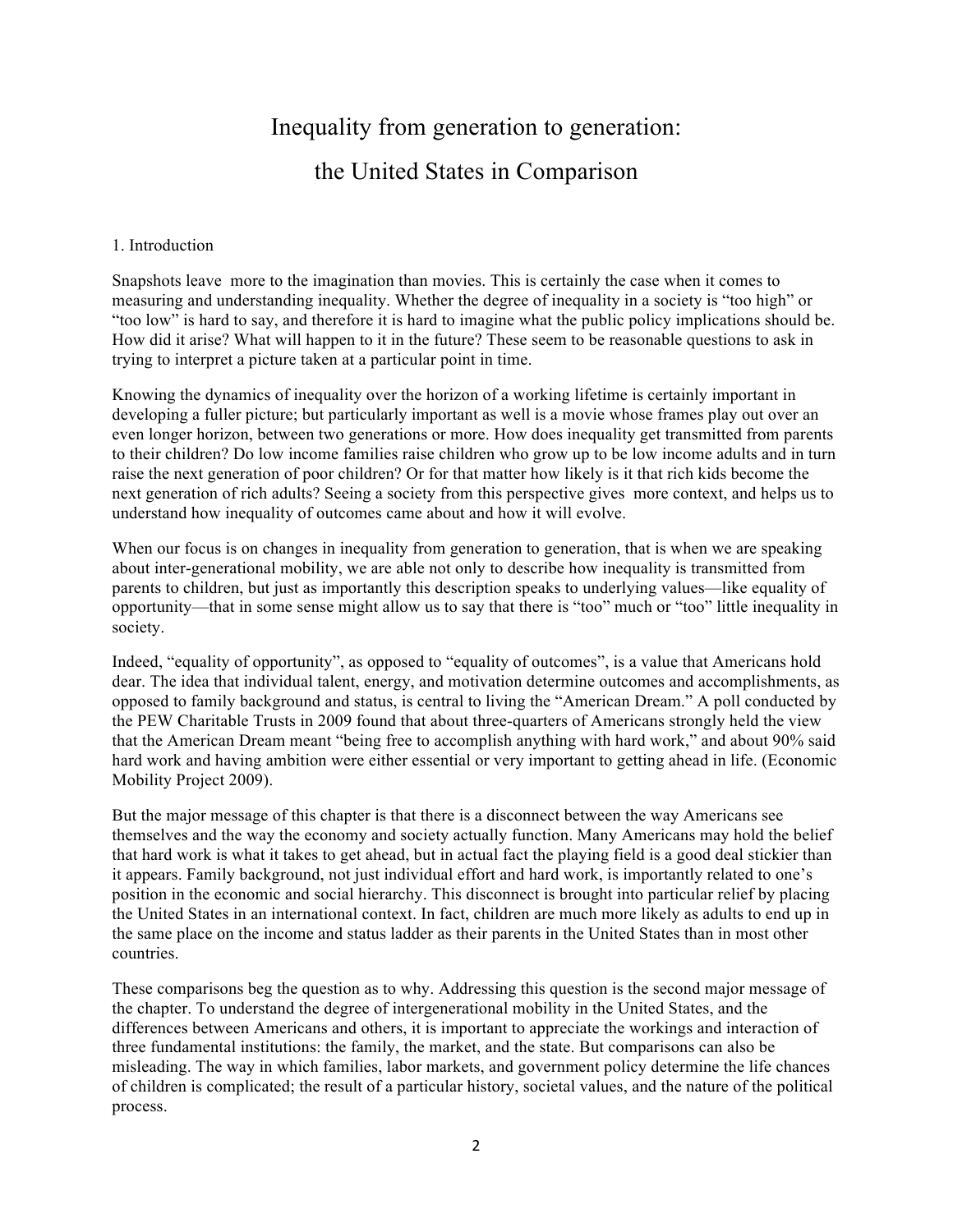It might be one thing to say that the United States has significantly less intergenerational mobility than Denmark or Norway, but it is entirely another thing to suggest that these countries offer templates for the conduct of public policy that can be applied on this side of the Atlantic. There is no way to get from here to there. For this reason the third major objective of the chapter is to focus on a particularly apt comparison, that between the United States and Canada, and to illustrate how the configuration of the forces determining the transmission of inequality across generations differs in spite of the fact that both of these countries share many other things in common, particularly the importance and meaning of equality of opportunity and the role of individual hard work and motivation.

#### 2. Focusing the lens: a first look at measuring intergenerational mobility

<u> 1989 - Johann Stein, markin film yn y breninn y breninn y breninn y breninn y breninn y breninn y breninn y b</u>

The measurement and description of the degree to which family background is related to the adult attainments of children has a long history in the social sciences, and has been done in a number of different ways. Broad swaths of the literature in sociology deal with the degree to which children as adults have the same status among their counterparts as their parents did a generation earlier. "Status" is often measured on the basis of occupation or some related indicator of the position or degree of control an individual may have in the workplace. It is also often related to "class", and the objective in this literature is to describe the degree of mobility across distinct thresholds associated with this concept.

For some decades there has also been a focus on earnings and income as the outcomes of interest. This has naturally led to the most often used statistic in this literature, namely, the "intergenerational elasticity in earnings", which is the percentage difference in earnings in the child's generation associated with the percentage difference in the parental generation. For example, an intergenerational elasticity in earnings of .6 tells us that if one father makes 100% more than another then the son of the high income father will, as an adult, earn 60% more than the son of the relatively lower income father.<sup>1</sup> An elasticity of 0.2 says this 100% difference between the fathers would only lead to a 20% difference between the sons. A lower elasticity means a society with more mobility.

The primary focus of much of this research has been on the father-son relationship because it is the least complicated and, because of the availability of data, the most convenient to obtain reliable estimates from a large number of different countries for purposes of international comparisons.<sup>2</sup> Comparisons involving

<sup>&</sup>lt;sup>1</sup> Slightly more formerly, if *Y* represents permanent income and  $t$  is an index of generations, then the relationship between the adult outcomes of children and their family background can be represented as:  $lnY_{i,t} = \alpha + \beta ln Y_{i,t} + \varepsilon_{i,t}$ . In this expression the adult income (in natural logarithms) of family *i*'s child, *lnYi,t* , is made up of three components: the average income of the children of generation *t* (as represented by *α*); the deviation from this average reflecting family income (*β* ln*Yi,t-1*); and all other influences not associated with parental income and including luck (*εi,t*). The intergenerational elasticity in earnings is *β*. If this expression is converted from logarithms to dollars it would be expressed as  $Y_{i,\vec{i}} = \exp(\alpha) \times \exp(\beta \ln Y_{i,t-1}) = \exp(\alpha) \times (Y_{i,t-1})^{\beta}$  if  $\varepsilon_{i,t}$  is ignored. This implies that the ratio of incomes for children from high income (*H*) and low income (*L*) backgrounds is  $Y_{H,t} / Y_{L,t} = (Y_{H,t-1} / Y_{L,t-1})^{\beta}$ , that is, the ratio of their parents' incomes raised to the *β* power. A clear introduction to this statistic is offered by Solon (2008), and more intuition on its nature and use is available in Corak (2006, 2004) and Mulligan (1997).

<sup>&</sup>lt;sup>2</sup> But clearly a single statistic cannot give a full picture of the nature of generational mobility. The elasticity refers to relative mobility through time, but it should also be recognized that a certain percentage change in earnings may mean, in absolute terms, something different across countries if the variation in the underlying earnings distributions is different. It may not take much of a change in earnings to make say a 10% change in one's position in countries like Norway or Denmark while at the same time taking a good deal more to make the same percentage change in the United States, where there is a good deal more dispersion in the earnings distribution. For this reason a standardized measure of intergenerational mobility, the correlation coefficient which refers to mobility in terms of the standard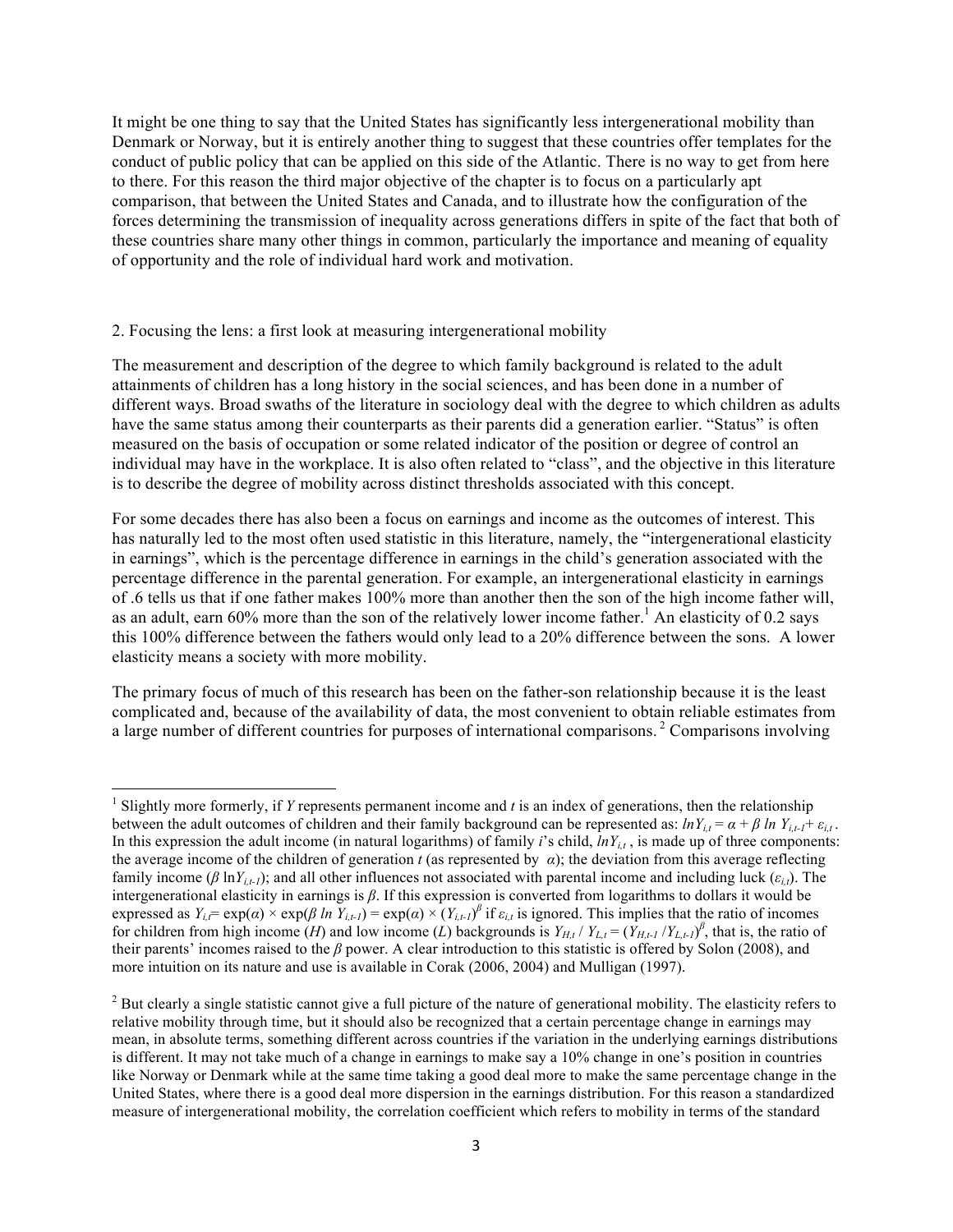daughters and mothers, or a focus on relationships that also account for marital choices and not just labour market choices, have also been studied. There are also studies addressing, among others, total income, self-employment income, assets, and receipt of government transfer payments like welfare and unemployment insurance.

We should be clear from the very beginning that the use of the intergenerational elasticity of earnings is an exercise of description, and in and of itself does not offer a story about the underlying causal forces, and as such, does not lead to clear policy recommendations.

We should also be clear that this is a much more difficult statistic to measure than those associated with cross-sectional inequality, and in fact there has been a good deal of controversy about these measurement issues. This is because of the data requirements and challenges of translating theoretical concepts into practical measures.

To accurately measure the intergenerational earnings elasticity requires estimates of the lifetime earnings prospects of both parents and their children in their adulthood. Because earnings tend to rise over the life cycle but annual earnings fluctuate a great deal, good estimates of lifetime earnings require having several years of earnings data during a period in the life cycle when individuals are established in their career jobs (when they are 40 to 50 or so years of age), and these estimates must be available for both the parent and the child. As such the members of a family have to be followed and connected to each other over a period that easily spans several decades.

A good deal is at stake in getting these measurement issues right: they have been shown to matter for the ultimate statistic, and hence description of how families and labor markets work. Becker's (1988, 10) summary of the state of the literature as it existed up to about the mid-1980s implied an intergenerational elasticity of about 0.2. But this empirical literature has evolved with the availability of more accurate and more representative data. Corak (2006) suggests that the best estimate for the United States is somewhere between 0.4 and 0.6.

Figure 1shows a 22 country comparison of intergenerational elasticity estimates. The estimates range from less than 0.2 in countries like Denmark, Norway, and Finland to a high of almost 0.7 in Peru. Part of the variation across the countries is due to the process of economic development, with lower income countries generally having a higher proportion of inequality transmitted across the generations. And part of the reason for some of the very high estimates have to do with the exclusion of particular groups in the full participation in the labor market and society, be it some segments of the aboriginal population in Peru, and to some extent the rural population in China.

But there is more to this variation than the overall level of economic development or broad structural factors. If we restrict our attention to the rich countries there remains considerable variation, with the United States standing out, along with Italy and the United Kingdom, as the least inter-generationally mobile. In these countries the estimate is in the neighbourhood of 0.5, being two or more times as large as the most mobile countries who are characterized by estimates of about 0.2 or even a bit less.

The natural question to ask is why?

<u> 1989 - Andrea Santa Andrea Andrea Andrea Andrea Andrea Andrea Andrea Andrea Andrea Andrea Andrea Andrea Andr</u>

deviation of the earnings distribution, is also often used. As an example see Bjorklund and Jantti (2011) who show that among the countries they examine there is less of a difference in correlation coefficients than in elasticities.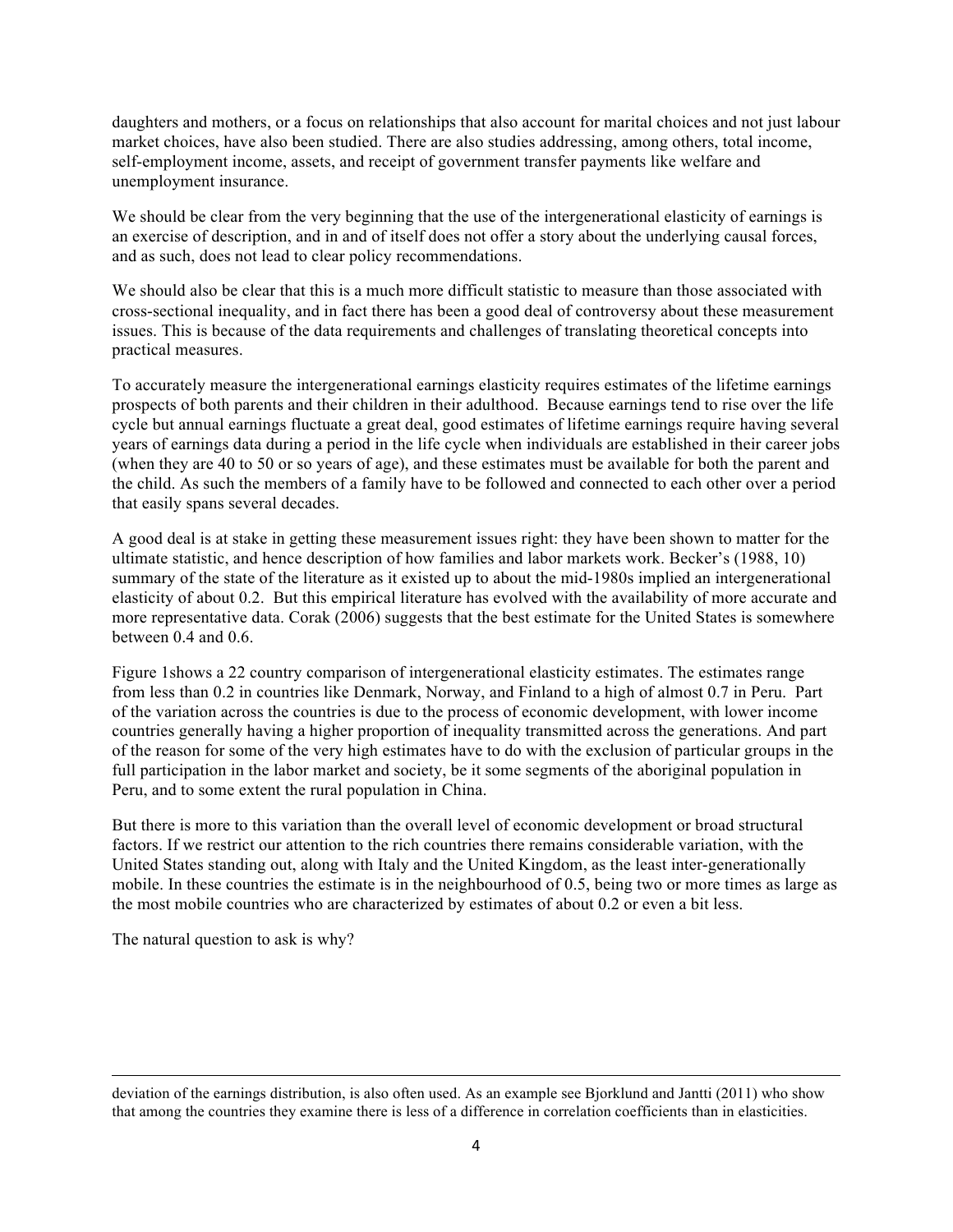#### 3. A framework for understanding cross-country differences

To understand these differences we need to appreciate the possible underlying causes of generational mobility, and an important starting point is Solon (2004) who has adapted a standard perspective in the economics literature and made it appropriate for comparisons across countries. Very broadly speaking, the reasons for the differences in the intergenerational elasticity across countries has to do with the role of three fundamental institutions determining the life chances of children—the family, the labor market, the state—and the different balance struck between their influence across countries.

Solon's model invites us to think of families differing in their capacities and resources to invest in their children, but also as facing different incentives to do so according to their socio-economic status and the social context in their country. While some of these capacities and incentives to invest in children may be genetic or due to family history and culture, others are influenced by how families interact and interface with the labour market and public programs. It is these later influences that are related to public policy and choices.

Parents invest in and influence the adult outcomes of children in a whole host of ways, but these investments can have particularly important implications at certain stages of a child's life. We should not therefore understate the role of families, but at the same time we need also to appreciate the context within which they live and the social supports offered to them.

The argument is often made that a particularly important window of opportunity in a child's development occurs during the early years, up to about five years of age. This meshes very much with developments in the science of early brain development. The central idea is that the stimulation infants and young children receive from their environment influences their neural development and will ultimately define the outer limits of their capabilities. Children raised in families at the high end of the socio-economic scale are more likely to be exposed to a stimulating environment that leads to an advantageous path in life with respect to health, cognitive development and social skills. If the brain does not receive the requisite environmental stimulation at certain critical periods, the window of opportunity closes and development fails to occur. (Knudsen, Heckman, Cameron, and Shonkoff, 2006.)

This so-called "neural sculpting" occurs at different times for different brain functions, but timing is important. The point is that this process establishes the "initial conditions" of a life and sets the individual down a particular pathway, a pathway in which a series of cumulative experiences may set further constraints or present further opportunities. The series of steps leading through important transitional periods in life look something like this: socio-economic circumstances early in life (and even in the prenatal period)  $\rightarrow$  birth weight and cognitive/social/emotional development  $\rightarrow$  readiness to learn  $\rightarrow$ language development  $\rightarrow$  behavioral problems in school and educational achievement  $\rightarrow$  labour market success and job characteristics → stress, mental well-being, socio-economic status, success in family formation  $\rightarrow$  parenting.

The intergenerational earnings elasticity is a summary relationship of the overall outcome of a whole series of gradients that appear at each of these steps. Parents influence child outcomes at each of these stages, but outcomes at any one stage have their roots in earlier stages and child's cumulative experience up to that point. Someone born to parents with low income faces a higher risk of less successfully transiting through these stages and of ending up in a precarious labor market situation, which in turn diminishes his or her capacity for positive parenting. This raises the odds of a generational cycle of poverty, but money is as much the result as the cause of the vicious circle.

For example, the child of a high income, dual-earner couple (with perhaps only one other child) may well be raised in an environment with more resources that improve his or her future adult prospects than the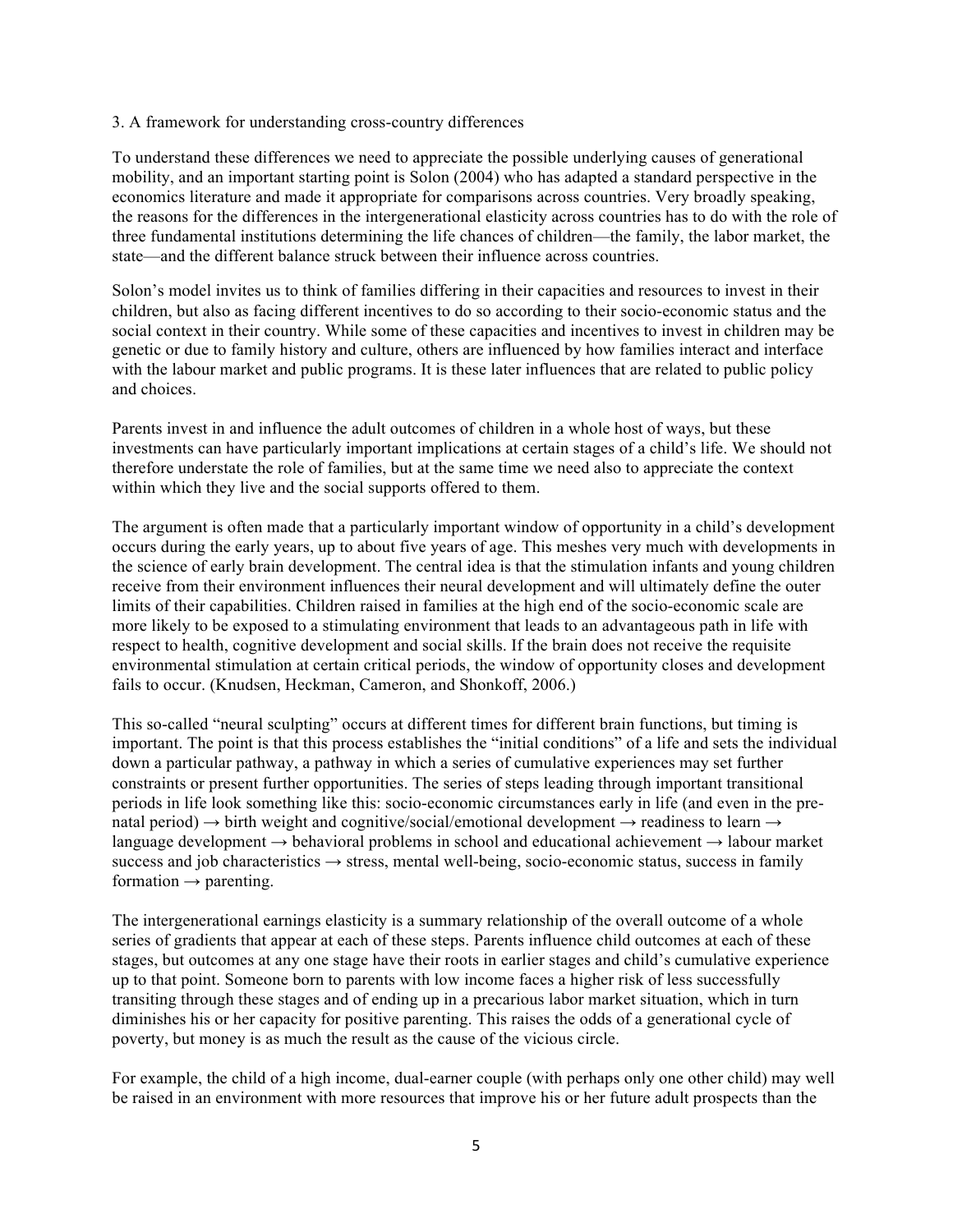child of a single parent with limited education. These resources are both monetary and non-monetary. The advantaged household will certainly be able afford more things and activities for the child, but may also be more likely to spend more time with the child and offer linkages and contacts to the neighborhood and community that will both nurture and offer opportunities for growth and advancement. The support parents offer may extend well into adolescence by helping to direct their children through the labor market, offering advice and contacts as they get their first jobs and establish a foothold that will influence their career prospects. Consequently, we can expect the intergenerational elasticity to differ across countries for reasons associated with demographics, family formation, single parenthood, as well as parenting skills and time devoted to children.

As another example, an increase in the cost of human capital investment, such as in market-based provision of child care or health care, private primary schooling, or higher college tuition fees, will imply lower human capital investment. In a similar way a higher potential return to human capital will create an incentive for more investment. Solon (2004) takes the rate of return to education as an indicator of the degree of inequality in the labour market, and shows that societies with labor markets characterized by more cross-sectional inequality—that is, a higher return to education—will be less generationally mobile. This is because a higher income, dual earner family with fewer children not only has a higher capacity to invest in the education of their children than a single parent low income family, but also because the incentives to do so are greater. Inequality in demographics and labor markets in the here and now will have an influence on the degree of inequality in earnings in the next generation. Consequently we can expect the intergenerational elasticity to differ across countries for reasons associated with the costs and returns of investing in a child's human capital, the way in which the labor market works and how "good jobs" are obtained, and the income inequalities between parents.

But Solon (2004) also suggests that public policy can both accentuate and dampen the influence of labor market inequality. He shows that generational mobility is promoted by "progressive" public programs, those that are of relatively more benefit to the relatively less well off. Two countries may spend the same fraction of their gross domestic product on education, but if this spending is directed to high quality early childhood, primary and secondary schooling it is likely to be of relatively more benefit to families lower in the socio-economic scale than if it was directed to the subsidization of tertiary education. In fact, this refers to more than just public transfers or publicly provided programs directed to children: it also includes all aspects of public actions that influence the relationship between families and the labor market. The structure of taxation and regulations is also part of the story. Hacker and Pierson (2010) focus on changes in these policies to explain the increase in cross-sectional inequality in the United States, but their analysis also has longer-term implications for intergenerational mobility.

In a rough way we can see the outcomes of these forces at work in Figure 2, which plots the intergenerational earnings elasticities presented in Figure 1 against a cross-sectional measure of inequality (the Gini Coefficient). More inequality at a point in time is associated with less generational mobility. Once again, this picture is one of association. The underlying causes relate to the process of child development and the role of socio-economic inequalities influencing it, but these forces may differ in their significance across these countries: in some early childhood development may be the decisive factor, while in others it may be limited access to quality tertiary education due to early tracking of students during the primary years, and others still it may be due to labor markets in which access to good jobs is determined by family contacts, discrimination, or outright nepotism.

Haskins and Sawhill (2009) offer a clear portrait of the life chances of American children as the outcome of the interaction between family background and resources, growing inequalities in the labor market, and changes in government policy. Their analysis offers the kind of detail and institutional backdrop to interpret these raw statistics. To appreciate which aspects of demography, of labor markets, and of government policy are central in determining different outcomes in a comparative framework would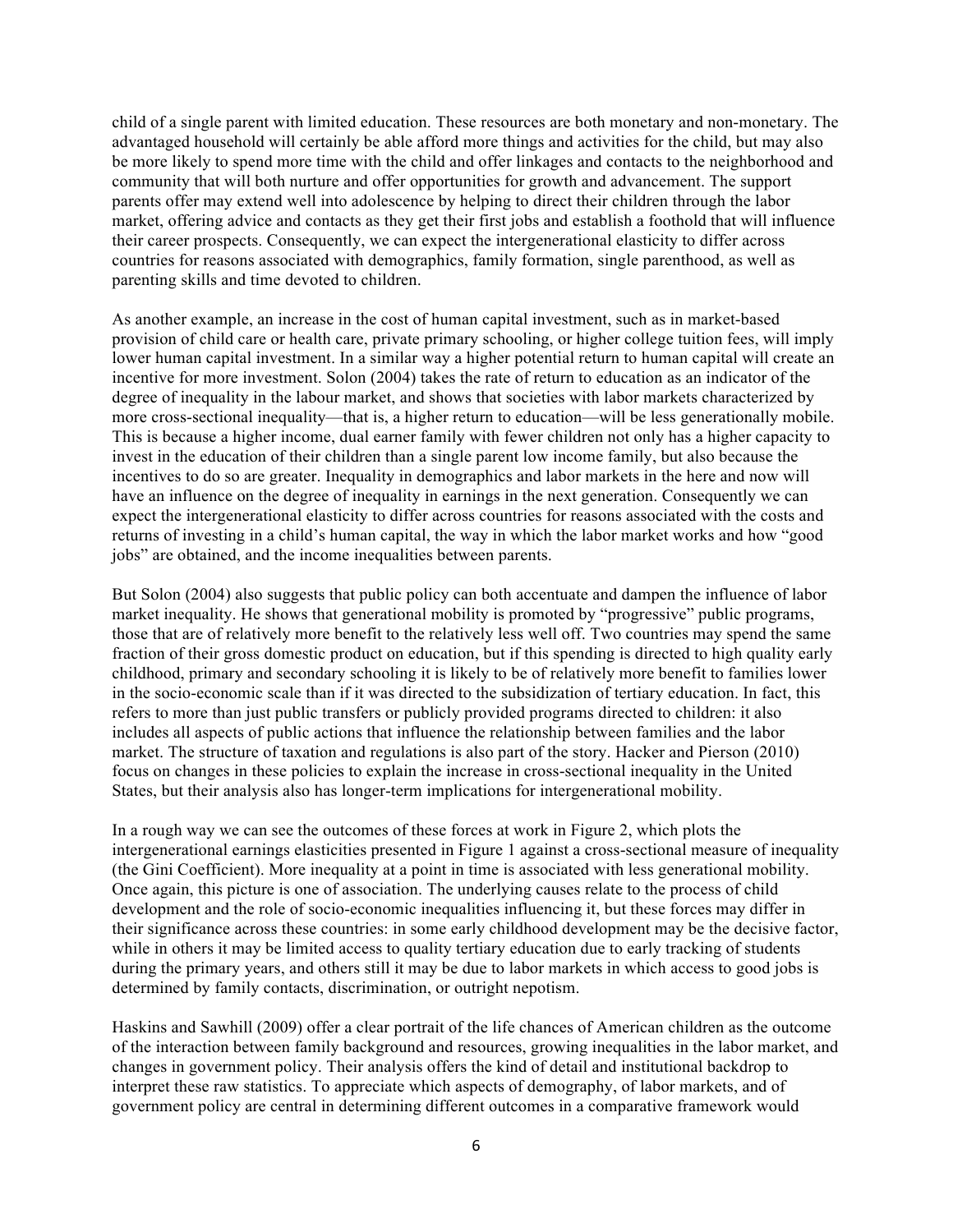require an analysis with this kind of detail across many countries. This is no small challenge, but one comparison that may be both feasible and apt is that with Canada because the nature of the family and the structure of labor markets are broadly similar between these two countries.

#### 4. The United States and Canada

 

The information in Figure 1 suggests that the intergenerational earnings elasticity of 0.47 in the United States is more than twice as high as the Canadian estimate of roughly 0.20, but this likely even understates the difference between the two countries. Corak (2010) suggests that the estimates calculated by Mazumder (2005a,b), which are as high as 0.61, are more directly comparable to estimates of about 0.23 produced with Canadian data by Corak and Heisz (1999): both studies using administrative data on virtually the same age cohorts of men at the same period of time. This suggests that the intergenerational elasticity between father and son earnings is almost three times as high in the United States as it is in Canada.

This difference is the result of different patterns in the degree of mobility at the two extremes of the earnings distribution. In both countries there is a considerable degree of mobility among the broadly defined middle earnings group, but both the sons of high and low earning fathers are more likely to grow up to be, respectively, high and low earning adults.

In the United States 26% of the sons born to fathers in the top 10 percent of the earnings distribution grow up to have earnings that place them in turn in the top 10%, and the majority of these sons are in at least top 30% of their earnings distribution, while only 3% fall to the bottom ten percent. There is also stickiness in earnings at the top in Canada, but not as great: 18% of top decile sons remain in the top decile, about 40% are in the top 30% and about 8% fall to the bottom. Similarly there is stickiness across the generations for sons raised by low earning fathers, and once again more so in the United States, where 22% of bottom decile sons remain in the bottom 10% as adults, and one-half remain in the bottom 30%, In Canada 16% remain in the bottom, while about 4 in ten remain in the bottom 30% of the earnings distribution. (Corak 2010, figures 2 and 3.)

In general there is somewhat more upward mobility from the bottom in Canada than in the United States, with Canadian sons born to fathers in the bottom third of the earnings distribution more likely to rise into the top half of their adult earnings distribution than their American counterparts. (Corak 2010, figure 4.)

This is a particularly important difference, and in part reflects the fact that children in the bottom of the income distribution are less well off in an absolute sense in the United States than in Canada. Greater inequality in the American earnings distribution is reflected in the monetary circumstances of children. Corak, Curtis and Phipps (2011, figure 4) show that if Canadian children were placed in the overall American income distribution, their family income would tend to be considered as lower middle class, being disproportionately between the second and fifth deciles. About two-thirds of Canadian children would be found above the bottom tenth of the income distribution but no higher than the middle. When American children are placed in the overall income distribution they are more likely to be at the very bottom and the very top. $5$ 

But this difference in monetary resources is also reflected in a host of indicators associated with nonmonetary resources, particularly with family resources and other social and community supports. In Canada children are more likely to be living with a mother who is married, and more likely to be living

<sup>&</sup>lt;sup>5</sup> It shoud be noted that these comparisons are based strictly upon monetary resources obtained from the labor market and do not account for the role of taxes and transfers, and particularly in-kind transfers.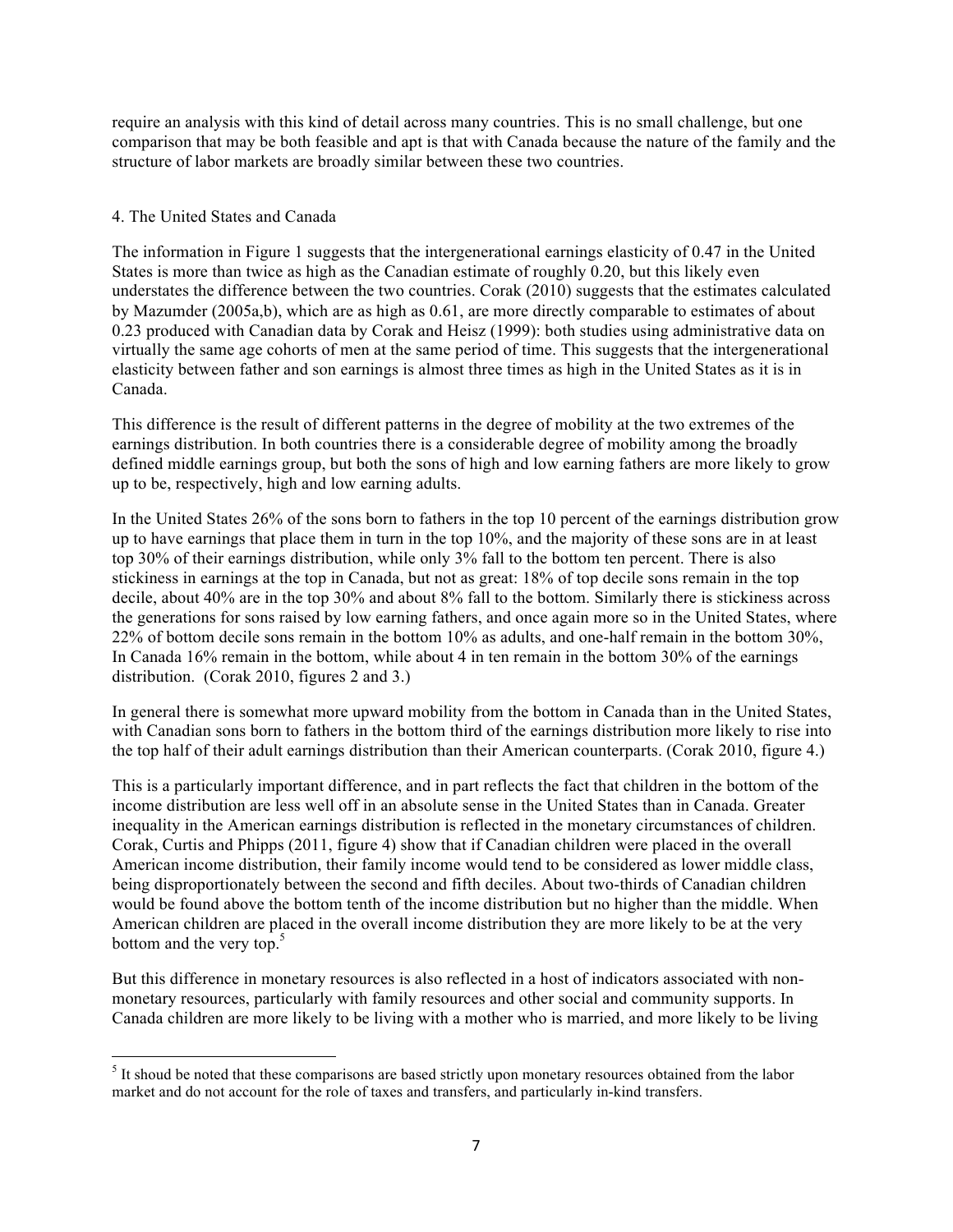with both biological parents. About three-quarters of Canadian children younger than 13 live with both biological parents, while in the United States this proportion is about two-thirds. Further, in the United States mothers tend to be younger, with teenage births being more common. This is particularly so for lone mothers, where in addition to being younger and less educated they also have more children than their Canadian counterparts.

All of this implies that not just monetary resources, but also non-monetary resources—particularly those associated with the time parents spend with their children—are likely to be less enriching for the children of the disadvantaged in the United States. While it is difficult to obtain comparable information on time use, parenting style, and other non-monetary investments parents make in their children, Corak, Curtis and Phipps (2011) note that children in low income and lone parent families are less likely to be read to. This said, the proportion of low income children read to daily, at almost 55% in Canada versus about onethird in the United States, is significantly different.

The care and time devoted to children also depends upon how families interface with the labor market, and the alternative care arrangements available to their children. As suggested labor markets are more polarized in the United States, and there are different patterns of labor force participation in the two countires. "Parental participation in the labour market is both cause and effect of child care arrangements. The choice or need to work means that parents must find alternative arrangements for their children; the availability of care outside of the home offers opportunities to work or to work more hours." (Corak, Curtis, and Phipps 2011, page 87 ).

In fact, Canadian mothers have higher labor force participation rates, but parents who are in the labor market in the United States work longer hours. In the United States mothers are more likely to work fulltime or not at all, with about 40% of children having mothers who worked 40 or more hours per week. In Canada only about one-quarter of children are in this situation, there being a greater tendency for mothers to work part-time. In the United States lone mothers are more likely to be working than married mothers, with only one-fifth not working at all compared to almost one-third of married mothers. About one-half of lone mothers work more than 40 hours per week in the United States, but in Canada only about onequarter do so.

As suggested, labor market participation is both cause and effect of the availability of alternative child care arrangements, so these differences are mirrored in differences in care arrangements for young children. Over one-half of all children up to two years of age are cared for exclusively by their parents in Canada, compared to four in ten in the United States. This difference likely reflects the very different maternity and parental leave available for working mothers of newborn children.

Parental benefits are much more generous in Canada with mothers of newborns who had sufficient work experience being provided with the opportunity to stay home for up to 25 weeks after the birth of their child during the 1990s, and with this package of benefits, administered by the federal government through the national unemployment insurance program, being extended to one year in 2001. Maternity benefits are much more limited in the United States. Parents are entitled to 12 weeks of leave without pay if they work in a company with more than 50 people, but with there being a tax deduction for daycare when it is used because of parental employment.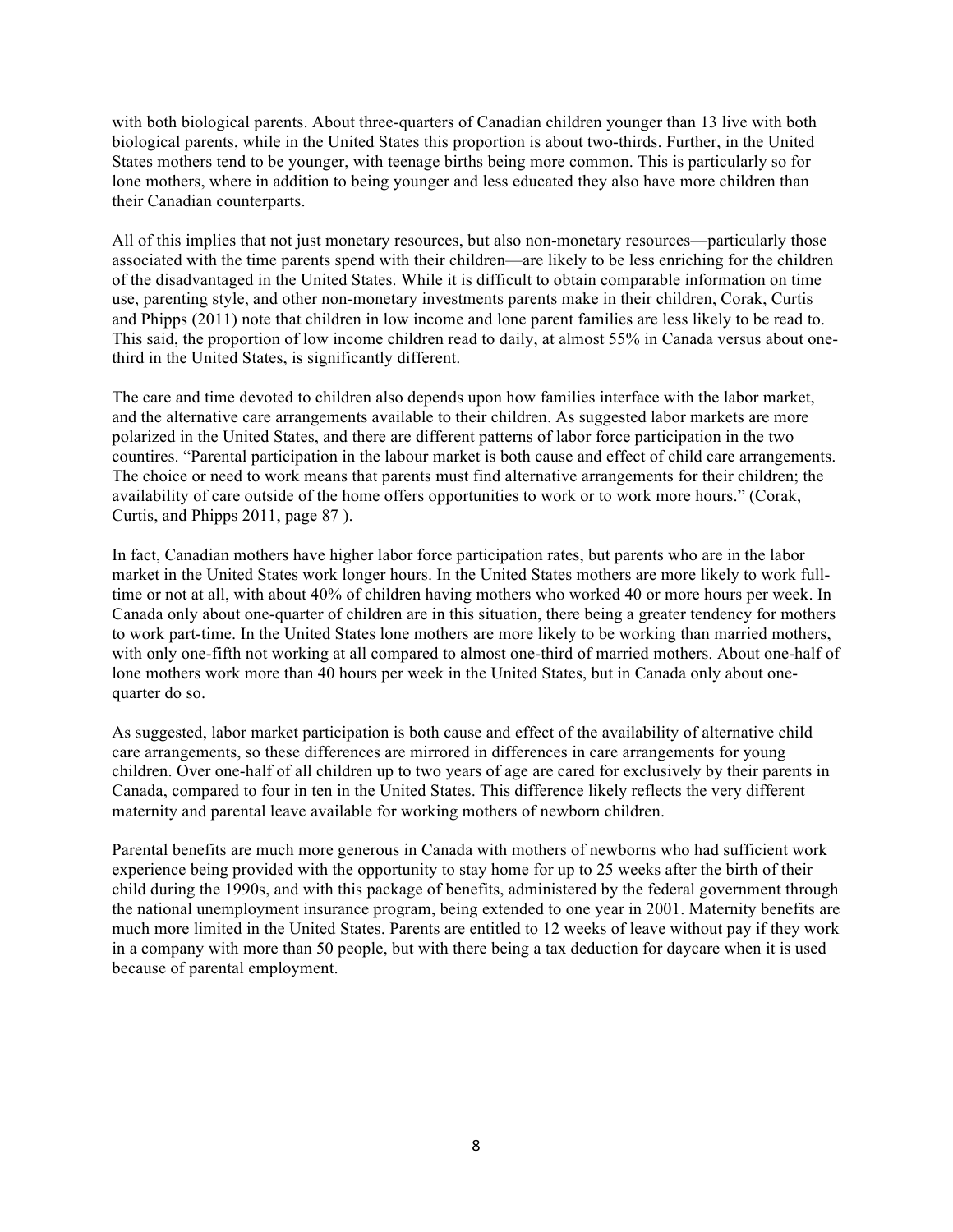Corak, Curtis, and Phipps (2011) conclude their much more extensive statistical review by stating that the family context in which children are raised in the United States is more challenging than in Canada, raising the risks that some children will not see the full development of their capabilities. American labour markets are also more unequal raising the stakes for child outcomes, both elevating opportunities and heightening risks. Finally, public policy is less "progressive," not compensating in the same degree for family background and labour market inequality (Corak, Cutis, and Phipps 2011, page 102).

This also relates to a number of measures of human capital, including mental and physical health as well as those associated with education. Overall outcomes are on average higher in Canada, and there is less disparity.

For example, education outcomes that are measured both by the mothers' assessment of the child's performance and on tests administered to the child indicate significant differences in outcomes between these two countries. Canadian four year olds score significantly higher on comparable tests of school readiness (the Peabody Picture Vocabulary test). American mothers of school aged children at the bottom of the socio-economic scale are twice as likely to report that their children are performing below the middle or near the bottom. And according to other tests of mathematics and literacy skills young teens perform on average better in Canada than in the United States. While the schooling system does not seem to significantly narrow initial gaps, it remains unclear as to the extent to which they are amplified or what particular institutional designs and at what particular stages can contribute to narrowing them.

#### 5. Conclusion

The nature of inequality at any point in time can be better understood if we appreciate the extent to which it is related to family background, the extent to which one's starting point in life in some sense preconditions ultimate adult social and labor market outcomes.

If rich children are predestined to grow up to be rich adults, and if poor children are similarly predestined to be the next generation of those living in poverty, then inequalities of outcomes are in some sense the result of rigid structures in our society that may lead us to question the extent to which there is equality of opportunity.

On the other hand, if the same degree of inequality is associated with a fluidity of status across generations, with poor parents as likely to raise children who will be top earners as rich parents, then there is less reason to question the existence of equality of opportunity.

There is in fact a good deal of fluidity in the American earnings distribution across the generations with the children of most middle earning parents experiencing outcomes that are not strongly associated with their parents' income levels. But even so, on average, the United States stands out as being among the least generationally mobile among the rich countries, and in particular the overall degree of relative earnings mobility across the generations is almost three times greater in Canada, a country to which it might be most apt to make a comparison. This difference is due to a greater stickiness in earnings across the generations at both the top and the bottom.

At the broadest level we should understand the cross-country differences in the transmission of inequality as arising from differences in the investments these societies make in their children as well as differences in the returns to these investments. This process reflects the workings of the family, the structure of labor markets and how families interact with them, and the role of public policy. Inequality at a point in time is both the outcome and cause of the degree to which economic status is passed across the generations.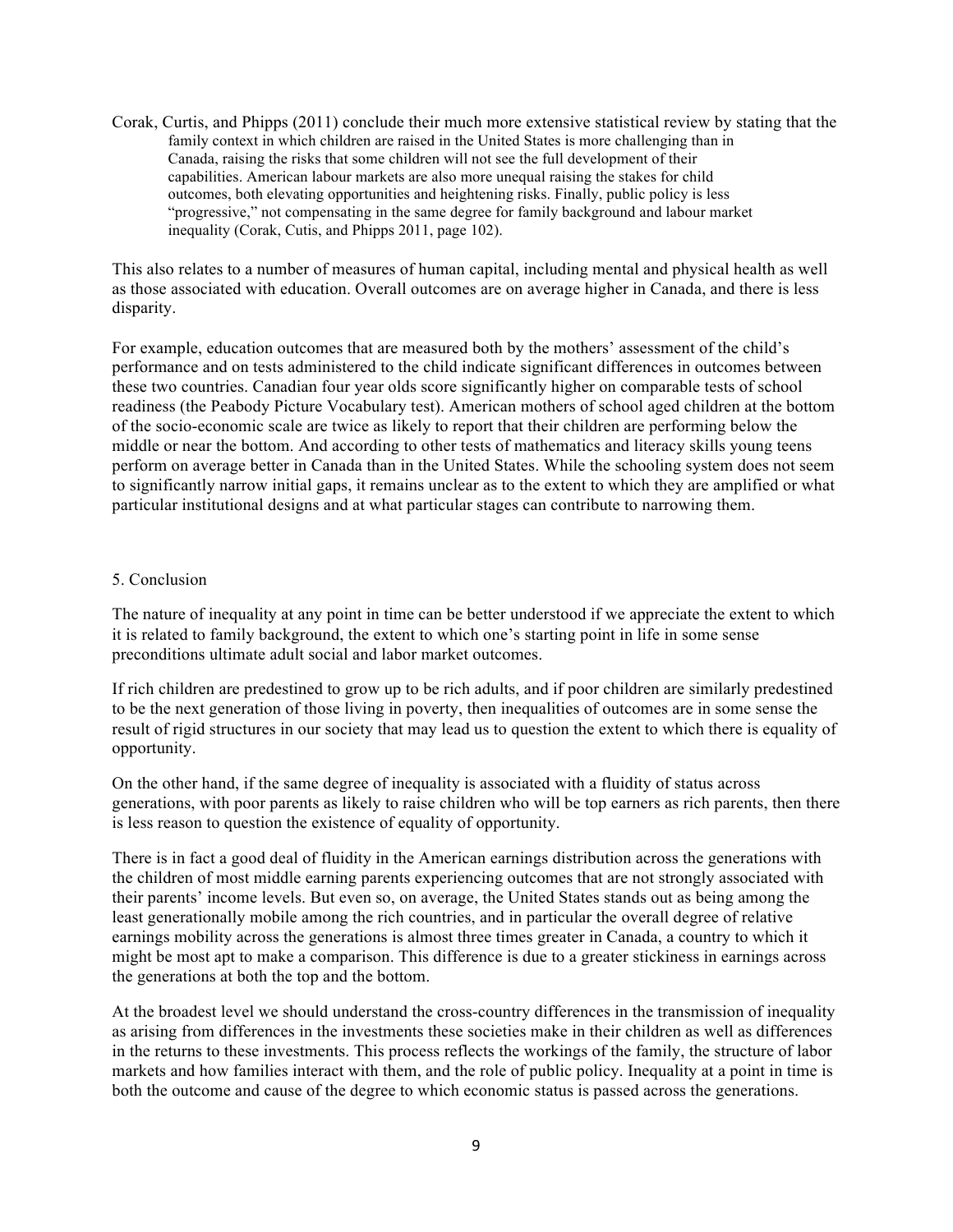The greater the capacity of families to invest in their children, both in monetary and non-monetary terms, the more likely children will develop the human capital to succeed in marriage and labor markets. The more equal the returns to education in the labor market, the lower the stakes and the more level the incentives to make these investments. And finally, the more progressive public policy—that is the more relative benefit it is to the relatively disadvantaged—the more level the playing field.

All of these factors come into play in understanding the differences in the degree of generational mobility between the United States and Canada, and for that matter between the United States and other countries.

It is unlikely that the degree of generational earnings mobility will change significantly in the United States, at least for the current generation of children growing into adulthood, without there being important changes in the circumstances of the least advantaged. These changes include demographic changes that increase the capacity of parents to invest in the early years of their children's lives—a decline in single parenthood, increases in parental education and age at first birth, and increases in both the quality and quantity of time invested in children during their pre-school and early school years.

Further, the very substantial increases in earnings inequality during the past few decades, which in significant part reflect stagnation in the earnings of those in the bottom half of the earnings distribution and important increases in the share of total earnings going to those at the top, also suggests that intergenerational mobility is unlikely to increase. This will be particularly the case if labor market inequalities translate into political power that determines the extent to which progressive reforms can be made to public policy. These include increasing the quality of schooling and health care for the disadvantaged, offering more support to parents raising young children—both monetary but also in terms of parental leave that allows more time to be spent with their children—and improving access to higher levels of education.

Without changes in these underlying factors the transmission of inequality from the current generation to the next will remain a movie that is played to the same script as that viewed by past generations.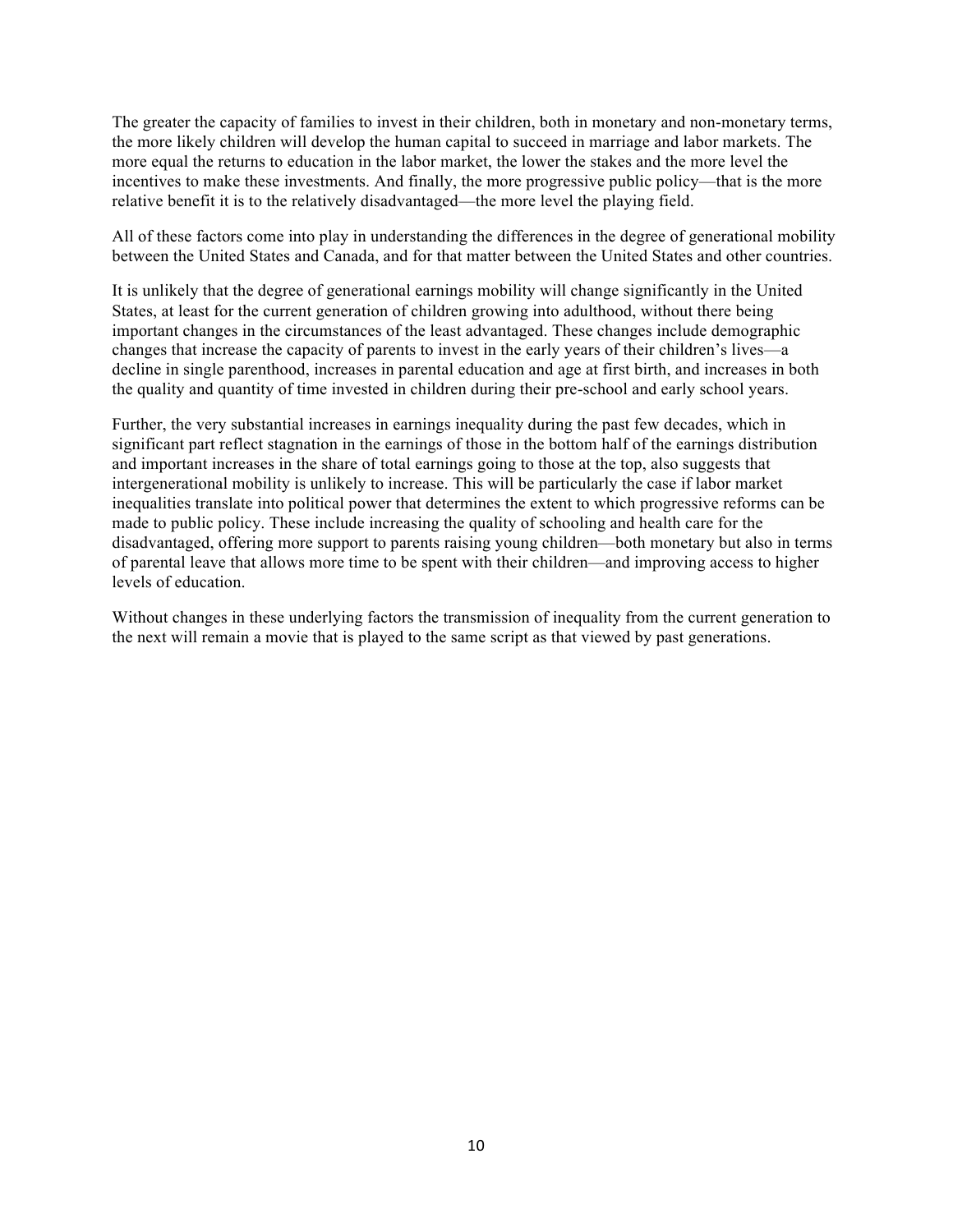#### Figure 1

Comparable estimates of the intergenerational elasticity between father and son earnings for the United States and twenty one other countries



Note: Lightly shaded bars indicate countries that are not member states of the OECD, generally taken to mean lower income countries.

Source: Published estimates collected by the author and using the methods in Corak (2006).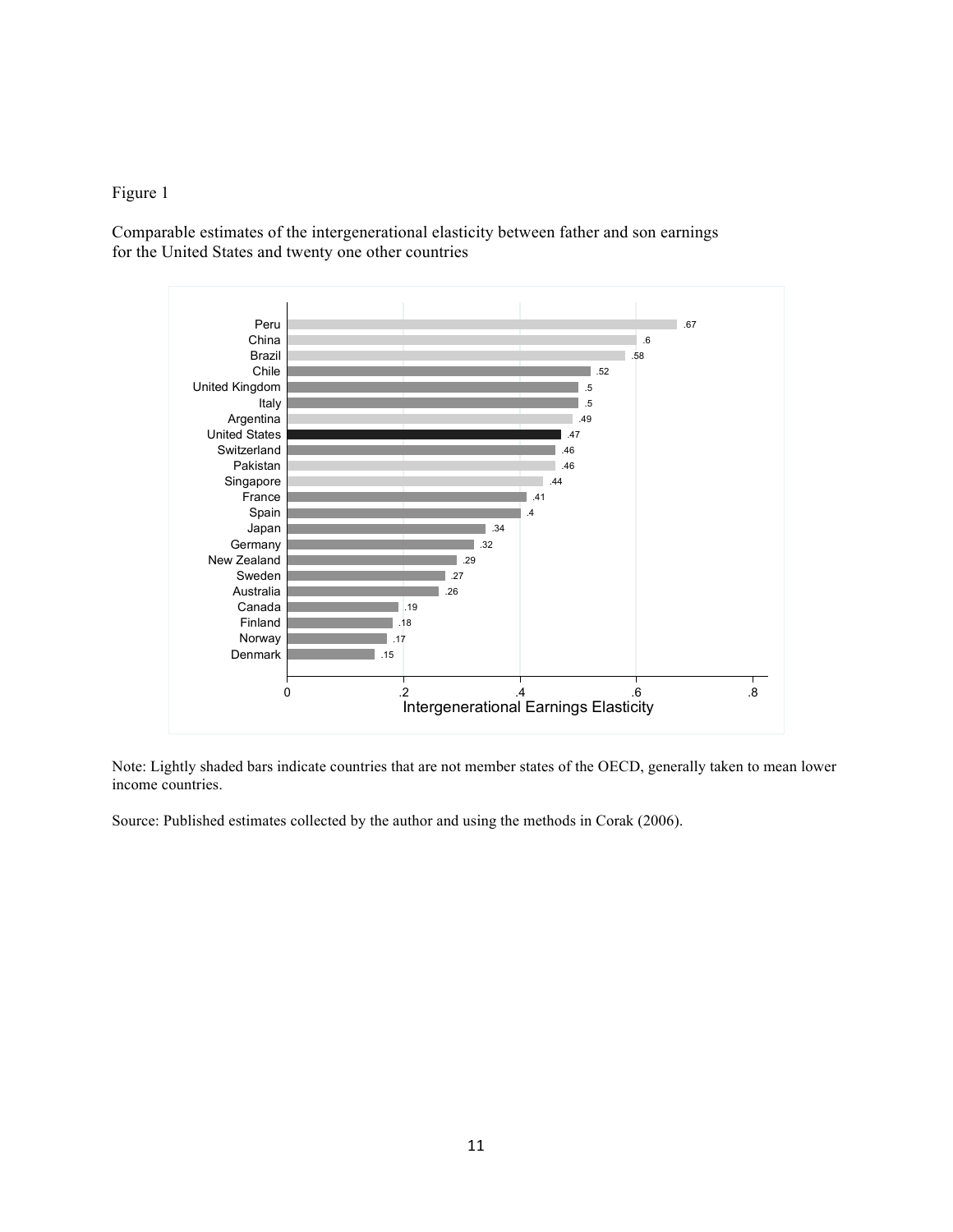#### Figure 2

More inequality at a point in time is associated with less generational earnings mobility in twenty two countries with comparable estimates of the intergenerational elasticity between father and son earnings



Source: Published estimates collected by the author as presented in Figure 1, and information from the World Bank for the Gini coefficient. Note that data points for Italy and the United Kingdom overlap, and that the upward sloping line is the least squares fitted regression line.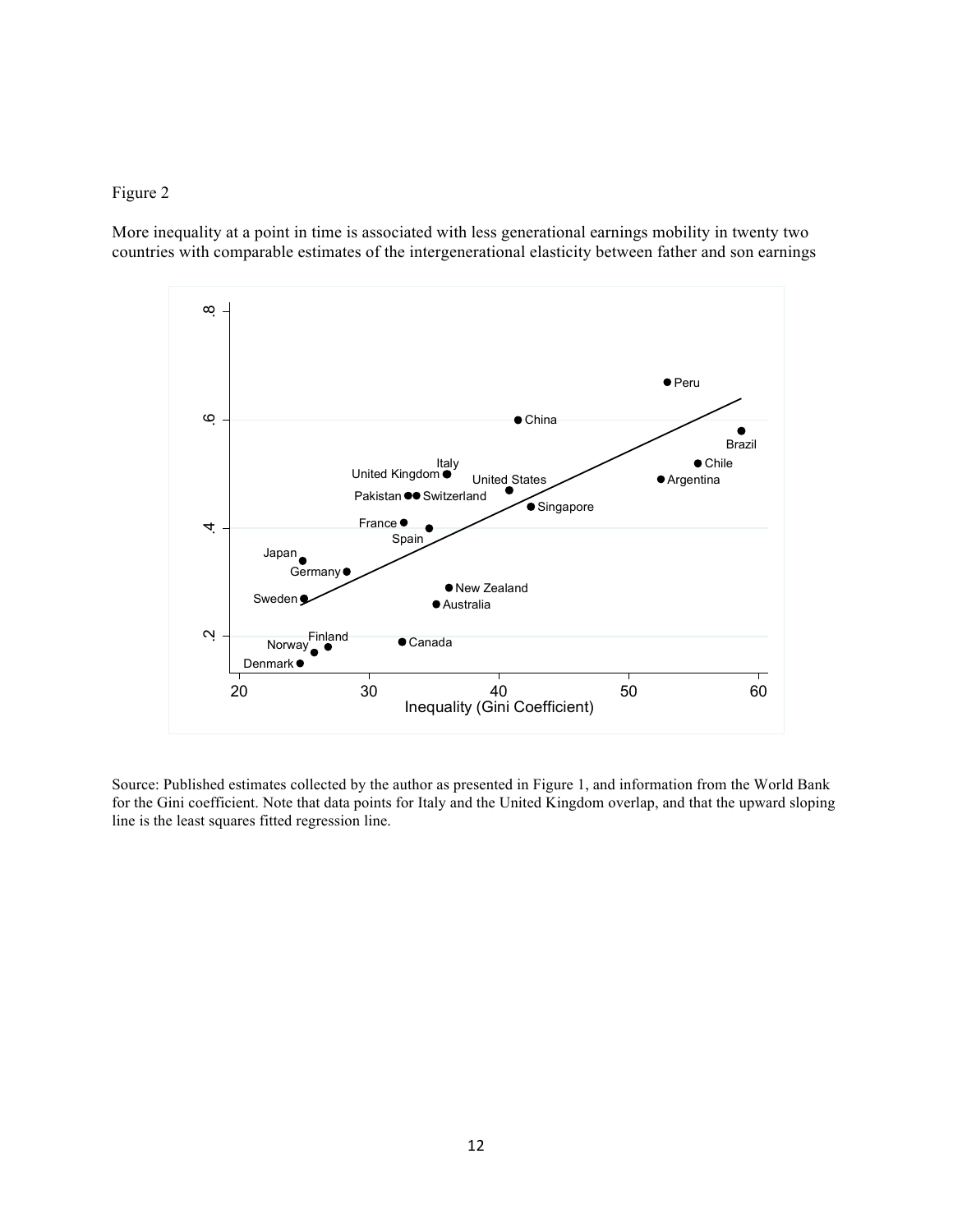#### References

- Becker, Gary S. (1988). "Family Economics and Macro Behavior." *American Economic Review* Vol. 78, No. 1 (March), pages 1-13.
- Becker, Gary S. and Nigel Tomes (1986). "Human Capital and the Rise and Fall of Families." *Journal of Labor Economics*. Vol. 4, pages S1-39.
- Becker, Gary S. and Nigel Tomes (1979). "An Equilibrium Theory of the Distribution of Income and Intergenerational Mobility." *Journal of Political Economy*. Vol. 87, pp. 1153-89.
- Bjorklund, Anders and Markus Jäntti (2011). "Intergenerational economic inequality." In Wiemer Salverda, Brian Nolan and Timothy M. Smeeding (editors). *Oxford Handbook of Economic Inequality*. Oxford: Oxford University Press.
- Corak, Miles (2010). *Chasing the same dream, climbing different ladders: Economic Mobility in the United States and Canada*. Economic Mobility Project, PEW Charitable Trusts. 25 pages. Available at http://www.pewtrusts.org/news\_room\_detail.aspx?id=56877.
- Corak, Miles (2006). "Do Poor Children Become Poor Adults? Lessons for Public Policy from a Cross Country Comparison of Generational Earnings Mobility." *Research on Economic Inequality*. Volume 13, pages 143-188.
- Corak, Miles (2004). "Introduction." In Miles Corak (editor). *Generational Income Mobility in North America and Europe*. Cambridge: Cambridge University Press.
- Corak, Miles, Lori Curtis and Shelley Phipps (2011). "Economic mobility, family background, and the well-being of children in the United States and Canada." In Timothy Smeeding, Markus Jäntti, and Robert Erickson (editors). *Persitence, Privledge and Parenting: The Comparative Study of Intergenerational Mobility*. New York: Russell Sage Foundation. Pages 73-108.
- Economic Mobility Project (2009). *Opinion Poll on Economic Mobility and the American Dream*. Washington: Pew Charitable Trusts. Available at http://www.economicmobility.org/poll2009, accessed July 26, 2011.
- Goldberger , Arthur S. (1989). "Economic and Mechanical Models of Intergenerational Transmission." *American Economic Review.* Vol. 79, No. 3 (June), pp. 504-513.
- Grawe, Nathan D. (2004). "Intergenerational Mobility for Whom? The Experience of High and Low Earning Sons in International Perspective." In Miles Corak (editor). *Generational Income Mobility in North America and Europe*. Cambridge: Cambridge University Press.
- Hacker, Jacob and Paul Pierson (2010). *Winner-Take-All Politics: How Washington Made the Rich Richer—And Turned Its Back on the Middle Class*. New York: Simon and Schuster.
- Haskins, Ron and Isabel V. Sawhill (2009). *Creating an Opportunity Society***.** Washington DC: Brookings Institution Press.
- Knudsen, Eric I., James J. Heckman, Judy L. Cameron, and Jack P. Shonkoff (2006). "Economic, neurobiological, and behavioural perspectives on building America's future workforce." *Proceedings of the National Academy of Sciences*. Vol. 103, No. 27 pp. 10155-10162.